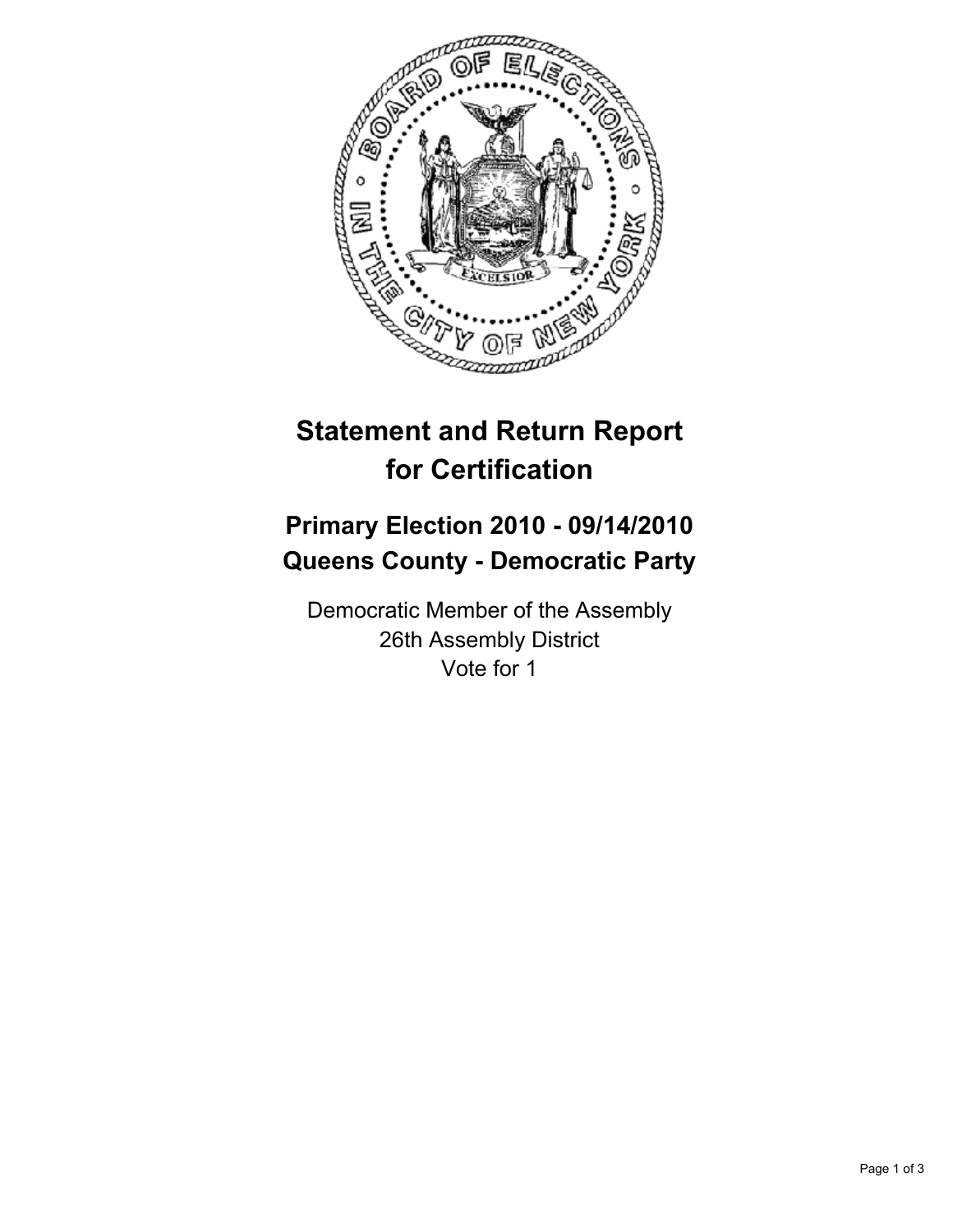

## **Assembly District 26**

| PUBLIC COUNTER                  | 6,675 |
|---------------------------------|-------|
| <b>EMERGENCY</b>                | 0     |
| ABSENTEE/MILITARY               | 291   |
| <b>AFFIDAVIT</b>                | 19    |
| STEVEN ANTHONY BEHAR            | 1,121 |
| EDWARD C BRAUNSTEIN             | 2,407 |
| JOHN F DUANE                    | 1,768 |
| <b>ELIO FORCINA</b>             | 1,115 |
| BAB (WRITE-IN)                  | 1     |
| <b>BOB FEEDUP (WRITE-IN)</b>    | 1     |
| <b>BOB FRACBACK (WRITE-IN)</b>  | 1     |
| <b>BOB FREIDUCK (WRITE-IN)</b>  | 1     |
| <b>BOB FRIEDRICH (WRITE-IN)</b> | 1     |
| <b>GRACE MENG (WRITE-IN)</b>    | 1     |
| MARTUMERY SUMMA (WRITE-IN)      | 1     |
| MICKEY MOUSE (WRITE-IN)         | 1     |
| THOMAS DE FRANK (WRITE-IN)      | 1     |
| <b>Total Votes</b>              | 6,420 |